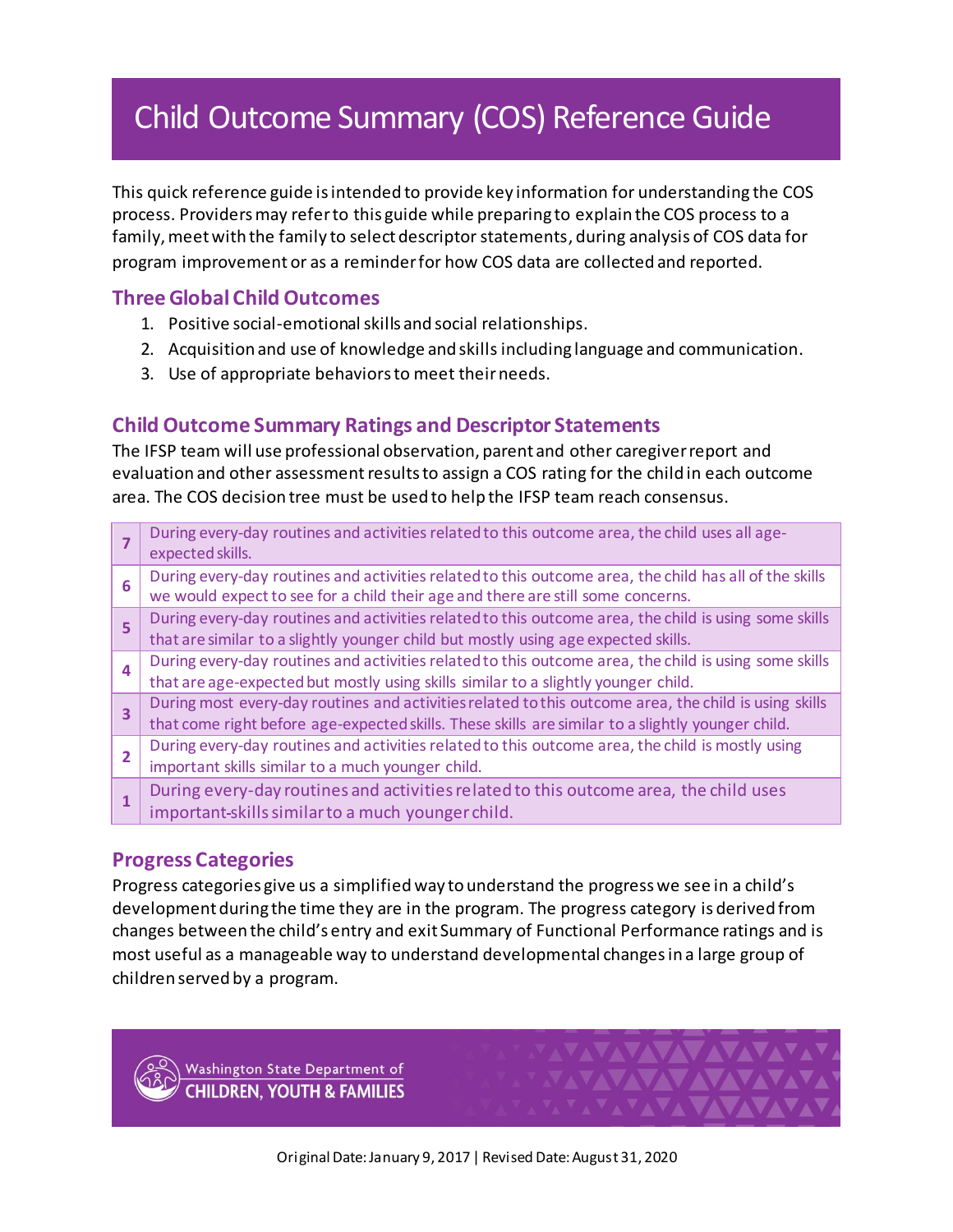| a  | Did not improve functioning.                                                                   |
|----|------------------------------------------------------------------------------------------------|
|    | Improved functioning, but not sufficient to move nearer to functioning comparable to same-aged |
|    | peers.                                                                                         |
|    | c   Improved functioning to a level nearer to same-aged peers but did not reach it.            |
| d. | Improved function to reach a level comparable to same-aged peers.                              |
| e  | Maintained functioning at a level comparable to same-aged peers.                               |

#### The figure below visually depicts the five progress categories.



Further information on the meaning and calculation of the progress categories can be found at:

- **[How Data from the COS Form Can Be Used to Address the OSEP Reporting Requirement \(PDF\)](http://ectacenter.org/eco/assets/pdfs/COSF_to_OSEP_requirements.pdf)**
- **[Federal Reporting Categories for Child Outcomes Data \(PDF\)](http://ectacenter.org/eco/assets/pdfs/Federal_Reporting_Categories.pdf)**
- **[Calculating OSEP Categories from COSF Responses \(PDF\)](http://ectacenter.org/eco/assets/pdfs/Summary_of_Rules_COSF_to_OSEP_8-9-07.pdf)**

#### **Summary Statements**

ESIT reports summary statements for each of the three child outcome areas and shows the impact of early intervention. These data are considered at the local, state and federal levels to demonstrate that what we do really makes a difference in the development and well-being of young children with disabilities. Summary Statements use the progress categories to create an overall view of the progress made by children who received ESIT services.

**Summary Statement One (SS1):**Of those children who entered the program below age expectations in each outcome, the percent who substantially increased their rate of growth by the time they exited the program.

Other ways to think about SS1:

How many children changed growth trajectories during their time in the program?